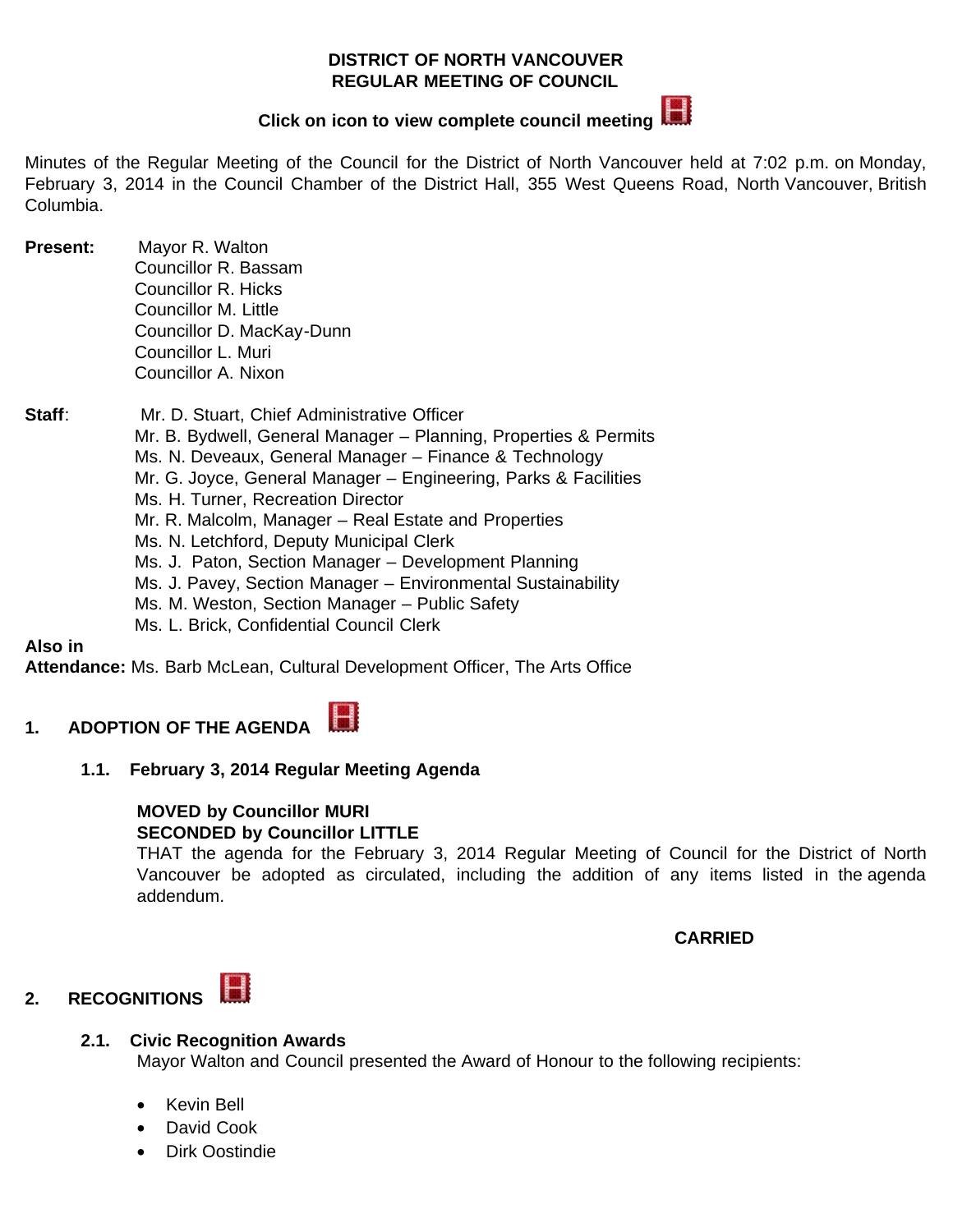- · Elise Roberts
- · Jim McCarthy
- Eric Anderson

The meeting recessed at 7:24 pm and reconvened at 7:27 pm.

# **3. PUBLIC INPUT**

## **3.1. Mr. Guy Heywood, 500 Block Evergreen Place:**

- · Spoke in support of Item 9.11 for a committee to study the costs and benefits of amalgamation on the North Shore; and,
- · Urged Council to support the proposed motion.

## **3.2. Ms. Ann MacInnes, 1000 Block West 17th Street:**

· Spoke in opposition to Item 9.7 Development Variance Permit 58.13 – 1080 Marine Drive.

## **3.3. Mr. JJ Asfar, 4700 Block Eastridge Road:**

- · Spoke regarding his property at 4760 Eastridge Road;
- · Advised that a neighbour deposited rocks on his property illegally;
- · Commented that the private elevator and service lines were in place prior to the easement on his property; and,
- · Requested that the District remove the encroaching rocks from his property.

## **3.4. Mrs. Sandy Asfar, 4700 Block Eastridge Road:**

- · Expressed concern regarding the clear cutting of trees on the properties on either side of her property;
- · Requested that the neighbours replant trees on their properties; and,
- · Commented on the easement across her property from the owners of 4706 Eastridge Road.

Mr. David Stuart, Chief Administrative Officer, commented on the history of the properties in question and advised that slope stability issues will be reviewed by District staff.

## **3.5. Ms. Karoline Eilers, 1500 Block Ostler Court:**

- Requested that the District amend Bylaw 6966 to prohibit the sale of breeder based cats and dogs in pet stores; and,
- · Commented on animal health and welfare issues.

## **3.6. Ms. Amy Morris, 1200 Block East 7th Avenue, Vancouver:**

- · Spoke on behalf of the BCSPCA;
- · Requested that the District amend Bylaw 6966 to prohibit the sale of breeder based cats and dogs in pet stores; and,
- · Expressed concern that animals purchased in pet stores are often purchased on impulse which leads to the pet being surrendered to shelters.

## **3.7. Mr. John Harvey, 1900 Block Cedar Village Crescent:**

- · Commented on residents who have spoken to Council regarding police issues; and,
- · Commented on various lawsuits brought against the North Vancouver RCMP.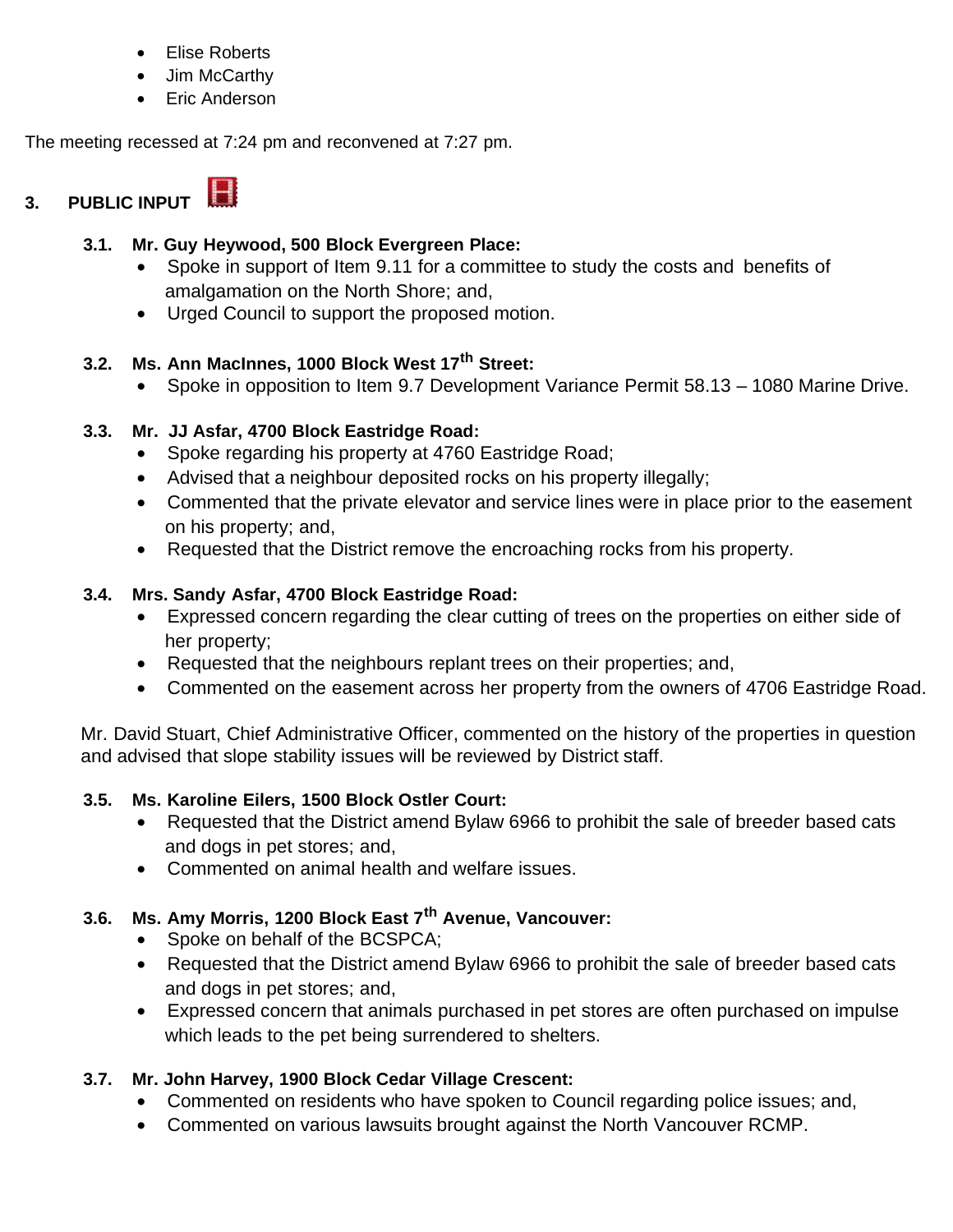## **3.8. Mr. John Miller, 1600 Block Tatlow Avenue:**

- Spoke in opposition to the Development Variance Permit 58.13 1080 Marine Drive; and,
- · Urged Council to not permit the variance for the Blue Shore sign.

## **3.9. Mr. Chris Savage, 4400 Block Capilano Road:**

- · Spoke regarding Item 9.1 Development Variance Permit 42.13 4410 Capilano Road for Lot Width; and,
- · Urged that the restrictions be implemented on the buildings to prohibit secondary suites.

## **3.10. Mr. Hazen Colbert, 1100 Block East 27th Street:**

- Spoke on behalf of the Branches Strata Corporation regarding parking issues on  $27<sup>th</sup>$  Street and Whitely Court; and,
- Requested that parking restrictions be implemented on  $27<sup>th</sup>$  Street and Whitely Court.

## **4. PROCLAMATIONS**

Nil

## **5. DELEGATIONS**

Nil

#### H **6. ADOPTION OF MINUTES**

### **6.1. January 20, 2014 Regular Council Meeting**

#### **MOVED by Councillor MURI SECONDED by Councillor NIXON** THAT the minutes of the January 20, 2014 Regular Council meeting be adopted.

**CARRIED**

## **7. RELEASE OF CLOSED MEETING DECISIONS**

Nil

#### H **8. COMMITTEE OF THE WHOLE REPORT**

- **8.1. January 27, 2014 Committee of the Whole**
	- **8.1.1. Update of OCP Regional Context Statement MOVED by Councillor HICKS SECONDED by Councillor NIXON** THAT staff prepare the bylaw for amending the Regional Context Statement and forward it to Council for consideration.

 **CARRIED**

## **9. REPORTS FROM COUNCIL OR STAFF**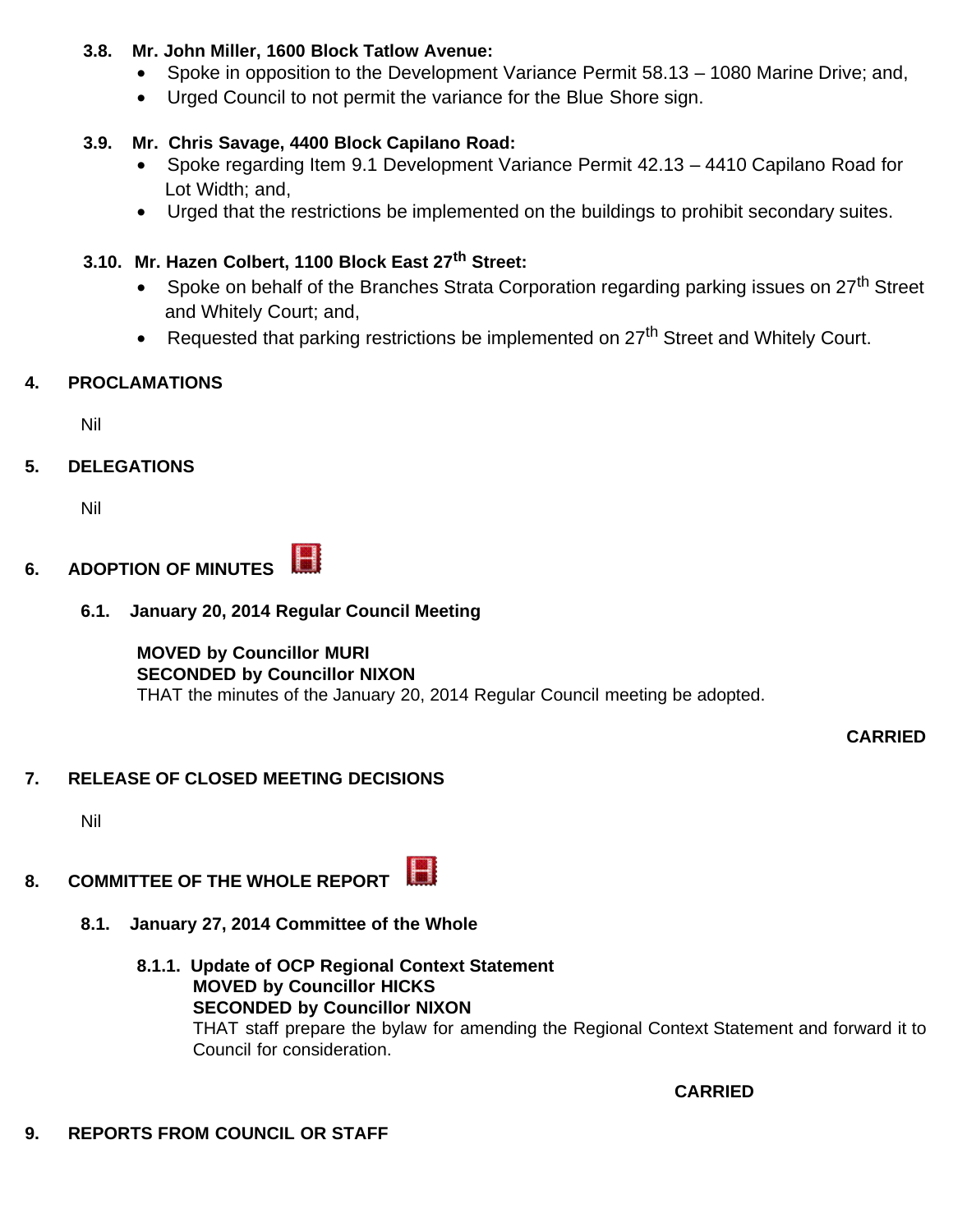#### **9.1. Development Variance Permit 42.13 – 4410 Capilano Rd for Lot Width File No. 08.3060.20/042.13**

Public Input:

Mr. Len Slade, Applicant:

- · Spoke regarding the North Shore Connexions Association proposal; and,
- · Noted that approval of the subdivision will provide the Association with an opportunity to provide a new home to continue providing their services to residents.

Ms. Jennifer Paton, Section Manager – Development Planning, provided an overview of the application noting that the variance required is for lot width and that the proposed motion to waive fees only applies to the home which will be occupied by Connexions residents.

#### **MOVED by Councillor MACKAY-DUNN SECONDED by Councillor LITTLE**

THAT Development Variance Permit 42.13, to allow for the subdivision of the existing lot at 4410 Capilano Rd into two lots, is ISSUED;

AND THAT subdivision, development cost charges, and other permit application fees in relation to the new North Shore Connexions facility on proposed Lot A in the subdivision at 4410 Capilano Road be waived;

AND THAT staff report back to Council on the necessary mechanisms to achieve this.

### **CARRIED**

With the consent of Council, Mayor Walton varied the order of the agenda as follows:

#### **9.12. District Participation in the National Energy Board Public Hearing Process for the Kinder**

# **Morgan Trans Mountain Pipeline Expansion Project**

File No. 01.0595.20/006.000

#### **MOVED by Councillor MACKAY-DUNN SECONDED by Councillor BASSAM**

THAT Council direct staff to apply for intervenor status in the National Energy Board's Public Hearing process for the Kinder Morgan Trans Mountain Pipeline Expansion Project.

## **CARRIED**

# **9.2.** Reconsideration of Remedial Action Requirement [part 1] **[10]** [part 2] **1576 Merlynn Crescent**

File No. 01.0115.30/002.000

Public Input:

Mr. Joseph Spears, 6000 Block Bay Street, West Vancouver

- · Spoke as the legal representative of the owner of 1576 Merlynn Crescent;
- · Requested a reconsideration of the remedial action requirement;
- · Commented on the need for a debris fence and the cost associated with the installation of this fence; and,
- · Requested further information be provided and an opportunity to return to Council with their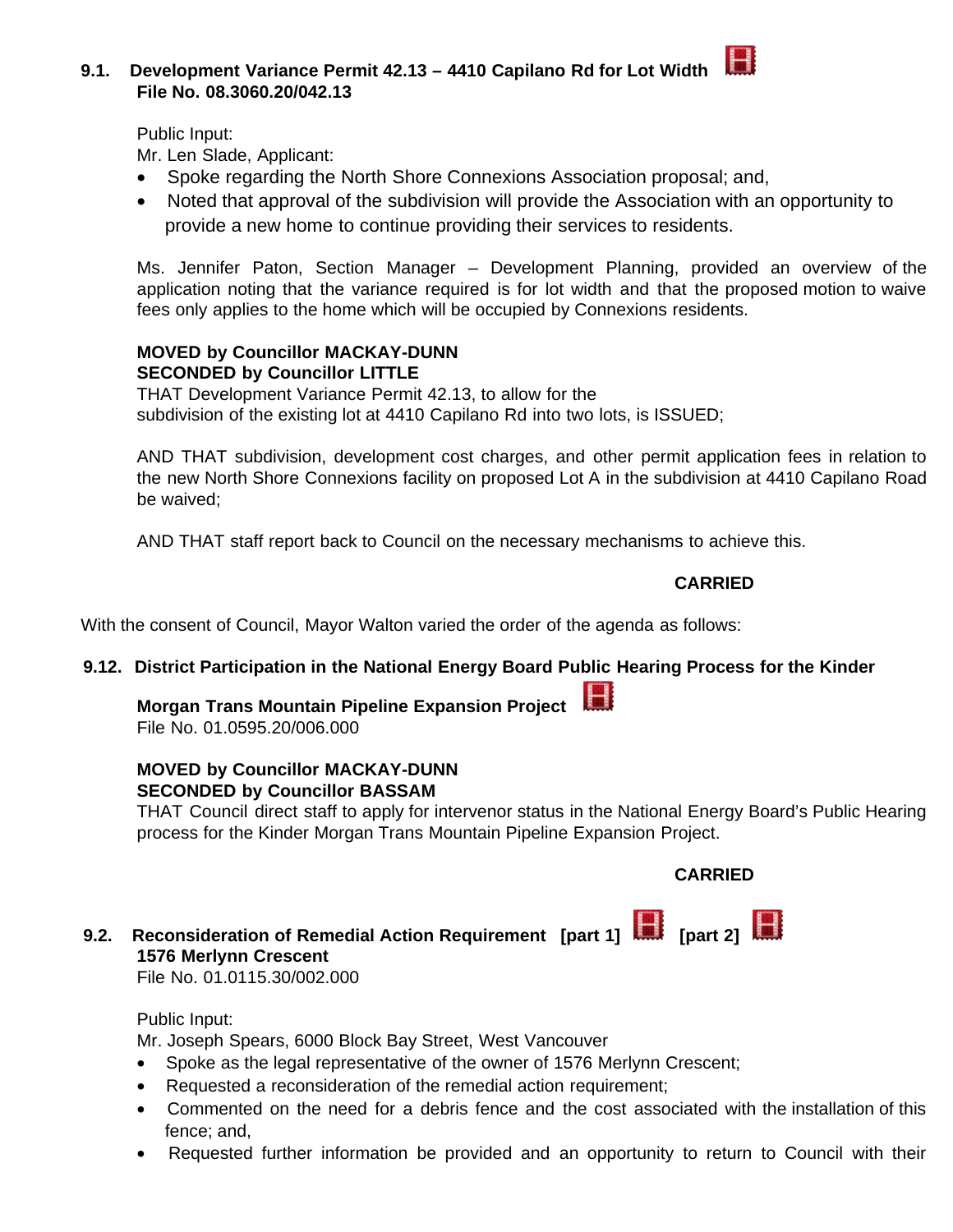recommendations.

#### **MOVED by Councillor BASSAM SECONDED by Councillor LITTLE**

The following motion is made without prejudice to either party:

THAT Council extend the deadline for reconsideration to May 1, 2014;

AND THAT Council extend the deadline for the applicants to submit all necessary permit applications to the District from February 15, 2014 to May 15, 2014;

AND THAT Council extend the deadline for completion of the works in accordance with the cited remediation plan and permits by no later than July 31, 2014.

 **CARRIED**

The meeting recessed at 9:15 pm and reconvened at 9:22 pm.

#### **9.3. Bylaw 8034 (Rezoning Bylaw 1304): 962 Montroyal Blvd Zoning Bylaw Text Amendment**

Н **(Subdivision Regulations)**  File No. 08.3060.20/055.13

# **MOVED by Councillor LITTLE**

**SECONDED by Councillor MURI**

THAT Bylaw 8034, which amends the Zoning Bylaw by adding specific lot size regulations for the property at 962 Montroyal Blvd to Section 310 Special Minimum Lot Sizes, is given FIRST Reading;

AND THAT Bylaw 8034 be referred to a Public Hearing.

### **CARRIED**

Н

#### **9.4. Bylaws 8028 and 8031: Rezoning and Housing Agreement for a 32 [Unit](http://www.dnv.org/article.asp?a=5809&start=11740&end=11770&filename=20140203) Townhouse Project:**

**1570, 1576 & 1584 East Keith Road and 743, 763 & 777 Orwell St.**  File No. 08.3060.20/041.13

#### **MOVED by Councillor MURI SECONDED by Councillor NIXON**

THAT Bylaw 8028, which rezones the subject site from Residential Single Family 7200 Zone (RS3) to Comprehensive Development 76 (CD76) to enable the development of a 32 unit residential townhouse project, is given FIRST Reading;

THAT Bylaw 8031, which authorizes a Housing Agreement to prevent future rental restrictions, is given FIRST Reading;

AND THAT Bylaw 8028 be referred to a Public Hearing.

#### **CARRIED**

#### **9.5. Proposed Highway Closing and Dedication Rem[oval](http://www.dnv.org/article.asp?a=5809&start=11764&end=12113&filename=20140203) Bylaw 8033- East Keith Road –**

**Disposition to Brody Development (2008) Ltd.**  File No. 08.3160.20/045.000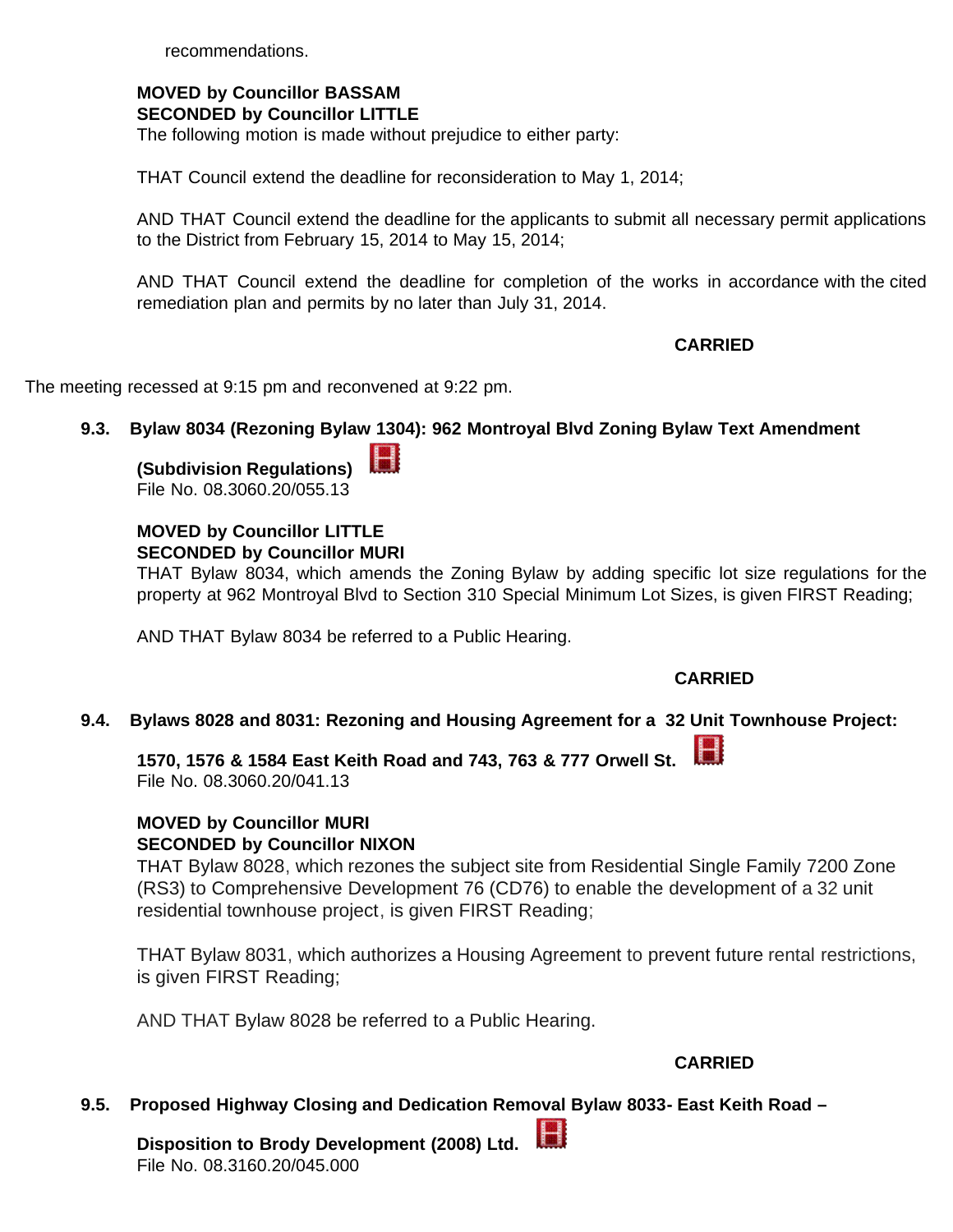Public Input:

Mr. Corrie Kost, 2800 Block Colwood Drive:

- · Expressed concern regarding the sale of public land; and,
- Requested information on the rationale for the price per square foot.

Mr. David Stuart, Chief Administrative Officer, advised that the value of the public land is independently assessed prior to sale and is not necessarily rated at the same rate throughout the District.

## **MOVED by Councillor MURI**

#### **SECONDED by Councillor LITTLE**

THAT "East Keith Road Highway Closure Bylaw 8033, 2014" is given FIRST Reading.

#### **CARRIED**

#### **9.6. Bylaws 8029 and 8032: Rezoning and Housing Agreement For a 7 Unit Townhouse Project:**

Н

**3014 and 3022 Sunnyhurst Road**  File No. 08.3060.20/04.13

#### **MOVED by Councillor MURI SECONDED by Councillor BASSAM**

THAT Bylaw 8029, which rezones the subject site from Residential Single Family 6000 Zone (RS4) to Comprehensive Development 51 (CD51) to enable the development of a 7 unit residential townhouse project, is given FIRST Reading;

THAT Bylaw 8032, which authorizes a Housing Agreement to prevent future rental restrictions, is given FIRST Reading;

AND THAT Bylaw 8029 be referred to a Public Hearing.

#### **CARRIED**

H **9.7. Development Variance Permit 58.13 – 1080 Marine Drive**  File No. 08.3060.20/058.13

This item was withdrawn from the agenda at the request of the applicant.

#### **9.8. Development Permit 86.11: 2151 Front Street and 2011 Old Dollarton Road (Great West Life**

**Realty Advisors)** 

File No. 08.3060.20/086.11

#### Public Input:

Mr. Michael Reed, 600 Block West Georgia:

- · Spoke on behalf of the applicant; and,
- · Advised that they are looking for neighbourhood convenience retail to occupy the commercial units.

#### **MOVED by Councillor MURI**

**SECONDED by Councillor LITTLE**

THAT Development Permit 86.11, for a 4 storey, mixed use building and 2 freestanding commercial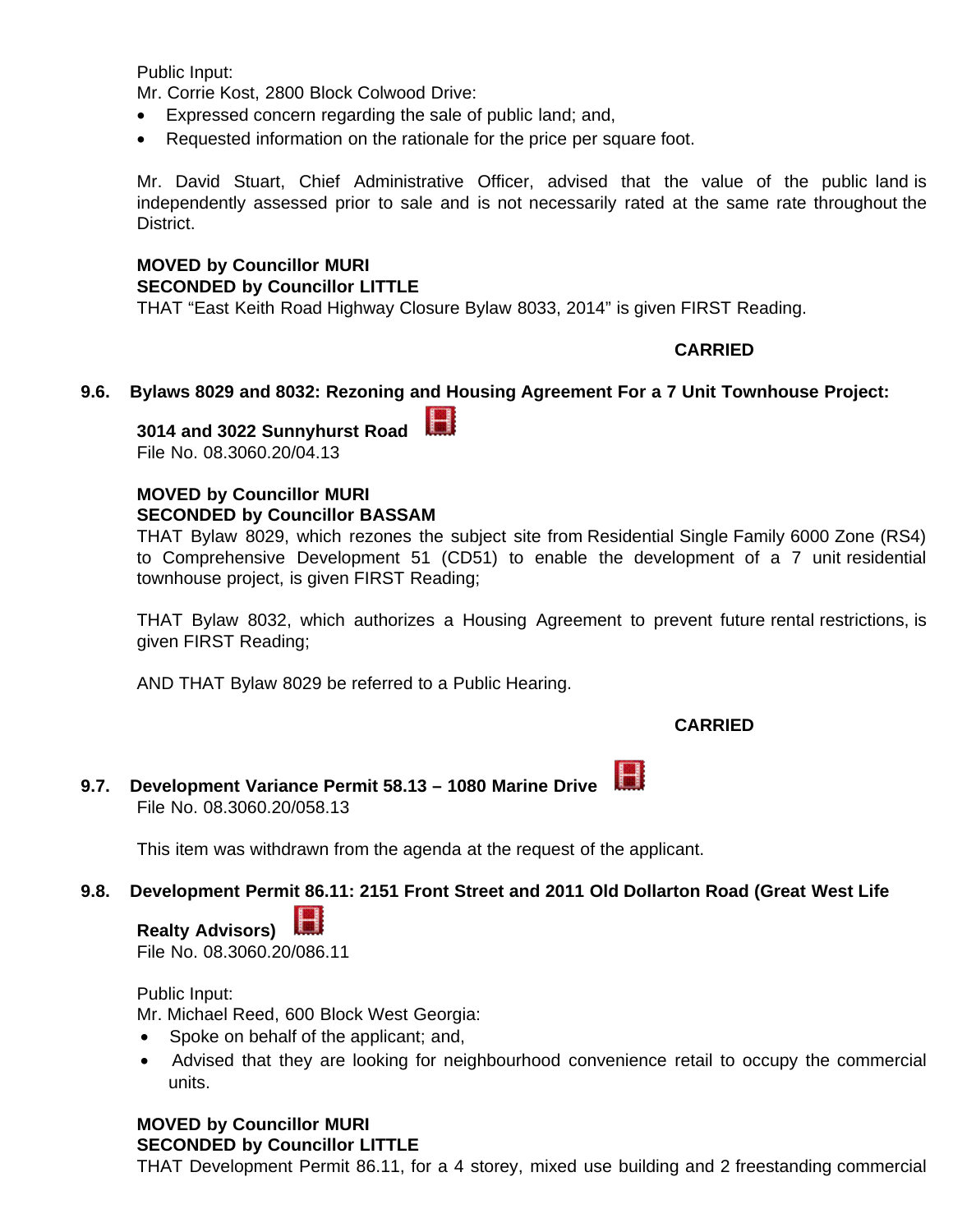buildings on the vacant properties located at 2151 Front Street and 2011 Old Dollarton Road, is ISSUED.

#### **CARRIED**

 $\blacksquare$ **9.9. Development Permit 45.13 – 1787 Riverside Drive**  File No. 08.3060.20/045.13

### **MOVED by Councillor LITTLE SECONDED by Councillor MURI**

THAT Development Permit 45.13, which includes a lot width variance, to allow for subdivision of 1787 Riverside Drive into 2 lots, is ISSUED.

### **CARRIED**

H **9.10. Interim Support for Core-Funded Arts Groups: First Instalment on 2014 Grants** File No. 10.4794·90/001.000

> **MOVED by Councillor HICKS SECONDED by Councillor MURI**

THAT Council approve the first scheduled instalment of annual core funding grants to support the four eligible arts groups identified in the January 22, 2014 report of the Cultural Development Officer;

THAT this first round of 2014 payments, totaling \$317,492 in operating and facility grants, be capped at an amount equivalent to 50% of grant support received in 2013;

THAT the District's portion of this interim instalment, totalling \$148,746 in operating grants, be approved for release to the City of North Vancouver;

AND THAT the balance of the 2014 core funding grants be disbursed in or after June 2014, further to Council's final approval of the budget.

#### **CARRIED**

The hour of 10:30 pm having been reached and, as required by Council Policy, it was:

## **MOVED by Councillor MURI**

**SECONDED by Mayor MACKAY-DUNN**

THAT the meeting be continued until 11:00 pm.

 **CARRIED**

**9.11. Committee to Study all of the Cost Benefits of Amalgamation on the North Shore** File No. 01.0470.20/001.001

**MOVED by Councillor MACKAY-DUNN SECONDED by Mayor WALTON** THAT:

1. Council support the forming of an independent committee consisting of distinguished members of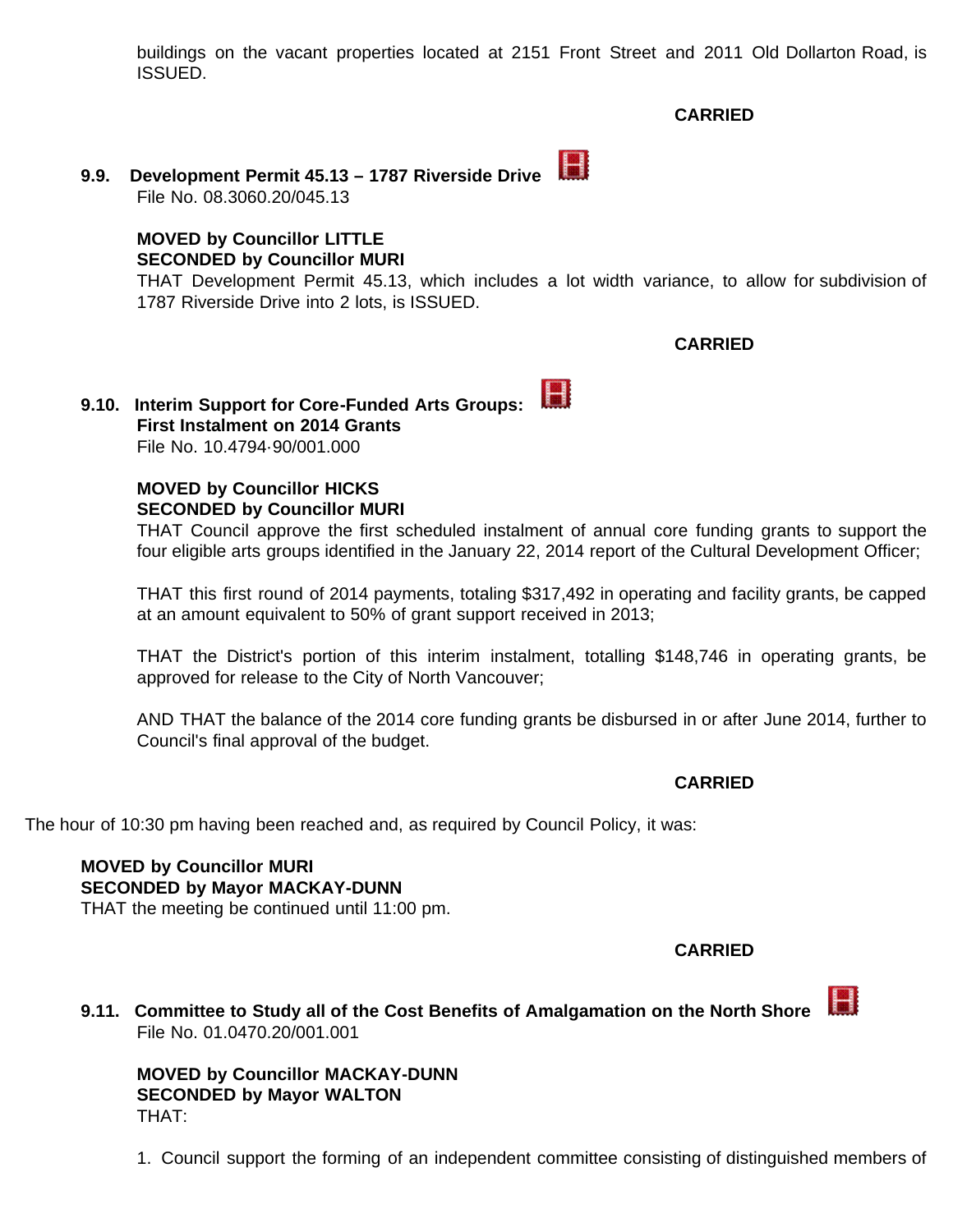the three North Vancouver communities to examine the all possible benefits of an amalgamation and report back to Council no later than September 8, 2014;

- 2. Council request that North Vancouver City and the District of West Vancouver support asking the Province to provide funding to assist in any research and/or studies required on a possible amalgamation;
- 3. The Minister responsible for Municipal Auditor General's office be formally requested to direct the Auditor to assist in this review;
- 4. Both the City of North Vancouver and the District of West Vancouver be invited to participate in the selection of the members of the committee;
- 5. In order to ensure that the entire process is impartial and its findings are driven by evidence, politicians and staff should not directly participate except for the selection of the members of the committee and to provide any necessary support or requested information;
- 6. Subject to the results of the review, the question of amalgamating the three North Shore municipalities be put to our communities by way of referenda in the next municipal election; and,

THAT the referendum question be crafted in consultation with the Province in accordance with appropriate legislation and best practises.

## **CARRIED**

Opposed: Councillor BASSAM, MURI, and NIXON

#### **MOVED by Councillor NIXON SECONDED by Councillor LITTLE**

Council also endorses the following resolution suggested by City of North Vancouver Councillor Guy Heywood:

WHEREAS both elected Councils in North Vancouver are mindful of their responsibility to their constituents to provide the best possible local government in the most effective and economical way;

AND WHEREAS there exists a program offered by the Ministry of Community, Sport, and Cultural Affairs which funds the cost of a "Restructure Study" in order to "obtain objective information on the fiscal impact of restructure implications for local services and political representation, etc"

Be it resolved that the District of North Vancouver Council requests the assistance of the Ministry to undertake a Restructure Study for the community of North Vancouver.

#### **CARRIED**

#### **9.13. Neigh[bourh](http://www.dnv.org/article.asp?a=5809&start=16990&end=17173&filename=20140203)ood Response to Development Variance Permits Being Considered February 3,**



**MOVED by Councillor MURI SECONDED by Councillor DMD** THAT Council receive this report for information.

 **CARRIED**